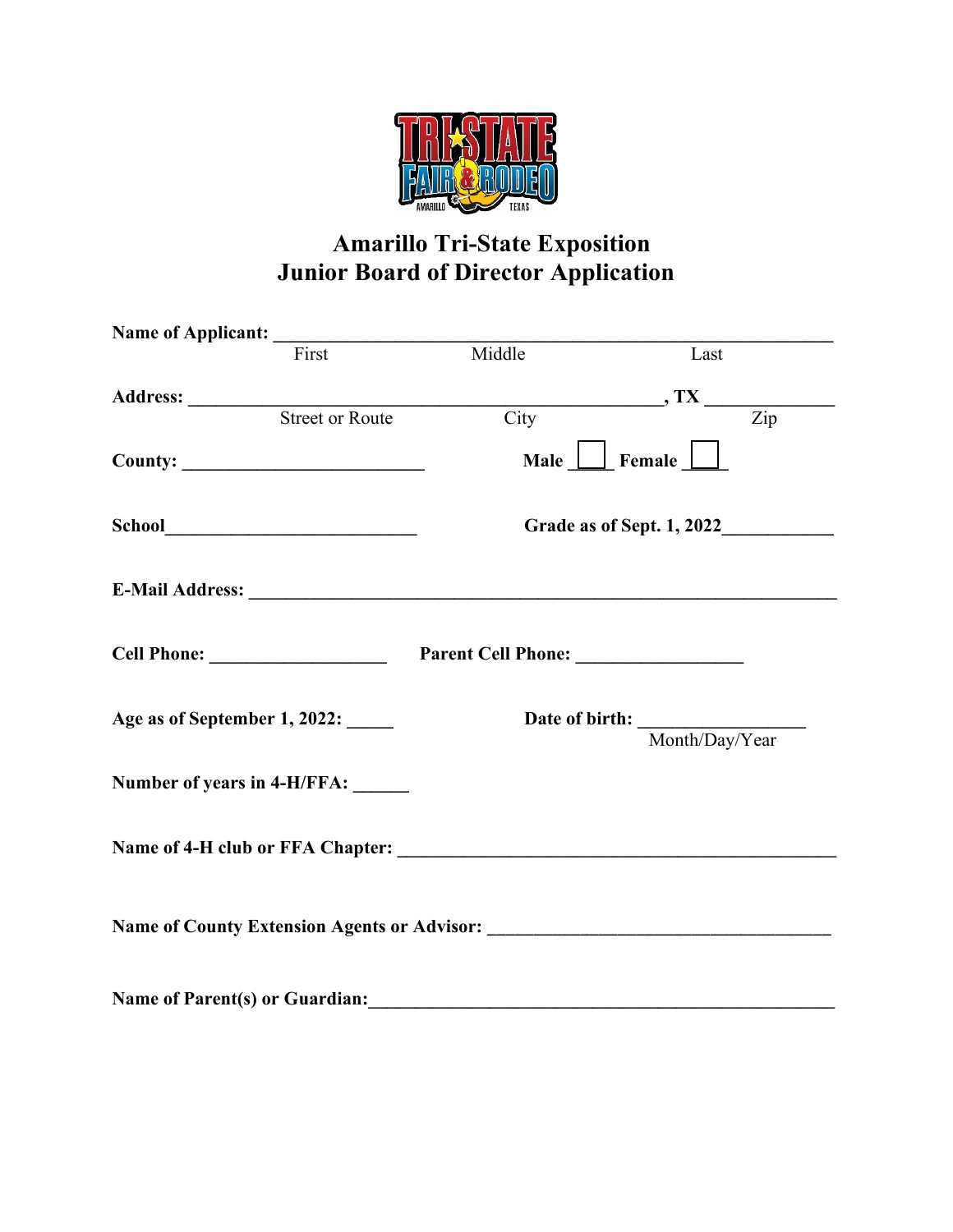**List your most important projects and activities in 4H or FFA:**

**List several of the most important honors received in 4H or FFA:**

**Summarize your most significant leadership responsibilities in all activities (Office positions held, Leadership or Citizenship activities, etc..)**

**Give a summary of your involvement in church, your community and other youth and civic Organizations:** 

**List three specific goals you would like to achieve as a Junior Board of Directors:**